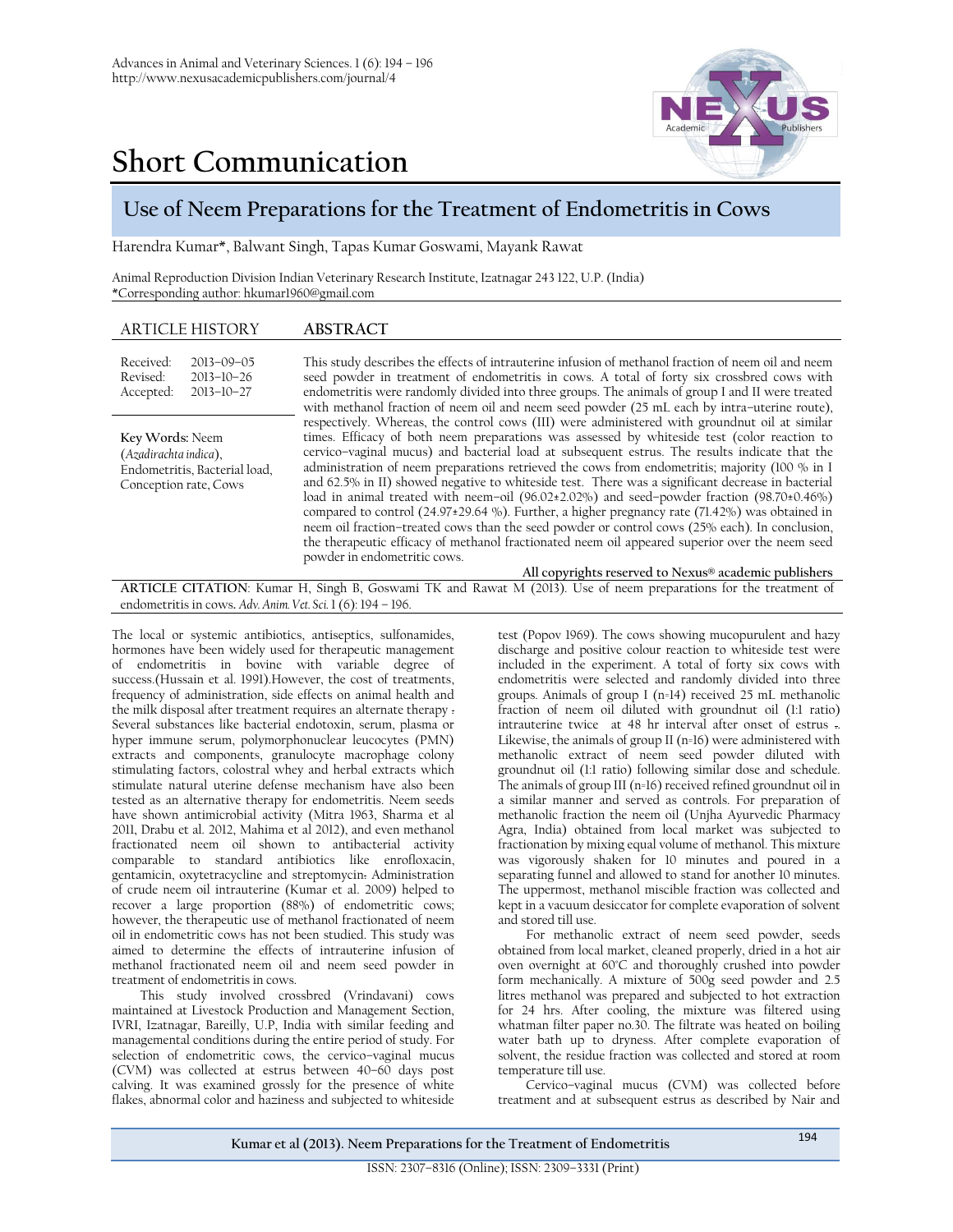

Kharche (1988). The CVM was subjected to whiteside test (Popov 1969) to detect endometritis and the pH of the CVM was also assessed using pH meter (Tsiligianni et al. 2001).Prior to bacteriological examination, the CVM was mucolysed and bacterial load was determined by standard plate count method using 10-fold dilution of CVM.. One hundred ul of diluted sample was inoculated in triplicate on nutrient agar plates and incubated at 37°C for 24 hrs and individual colonies counted.. The bacterial load per ml of CVM was calculated by multiplying with the dilution factor. The clinical recovery of the cows was assessed by change in pH, nature of white side test of estrual mucus and total bacterial count at subsequent estrus. The cows during subsequent estrus were inseminated twice, 12 hrs apart using 0.50 ml of frozen / thawed semen from fertile crossbred bulls. Pregnancy was confirmed by rectal palpation at 60 days following insemination.

Data were analyzed as per standard statistical procedure. Treatment means were tested using "t" test, whereas pre and post–treatment means of same parameters were compared using paired "t" test (Snedecor and Cochran 1994).

At pre–treatment estrus, all the endometritic cows had either mucopurulent or hazy discharge with moderate to dark colour reaction to white side test (Table 1). The CVM of endometritic cows has been shown to possess large number of leucocytes, which was responsible for change in appearance (hazy or cloudy) and development of colour reaction to whiteside test (Popov 1969). Whereas, at post–treatment estrus, the CVM of all the cows treated with methanol fraction of neem oil and 62.5% of animals treated with neem seed powder discharged clear CVM with negative colour reaction. In contrast, most of control animals were having hazy or mucopurulent discharge with light to moderate colour reaction post–treatment. These results are in agreement with the earlier reports (Kumar et al. 2009). Clarity of CVM in higher proportion of cows, following administration of neem preparations.might be due to antibacterial activity of neem compounds fractions (Satyavati et al. 1976), which increases phagocytosis or elimination of pathogens due to stimulation of uterine defense mechanism (Talwar et al. 1993).

| Tablel: Physico-chemical characteristics of cervico-vaginal mucus in endometric crossbred cows treated with different neem |  |
|----------------------------------------------------------------------------------------------------------------------------|--|
|----------------------------------------------------------------------------------------------------------------------------|--|

| Parameter       |              | Group I (Methanolic fraction of<br>neem oil) n= 14 |                                | Group II (Metahanolic fraction of<br>neem seed powder) n=16 |                                | Group III (Control;<br>Groundnut oil) n= 16 |                                |  |
|-----------------|--------------|----------------------------------------------------|--------------------------------|-------------------------------------------------------------|--------------------------------|---------------------------------------------|--------------------------------|--|
|                 |              | Pre-treatment<br>estrus                            | $Post-$<br>treatment<br>estrus | Pre-treatment<br>estrus                                     | $Post-$<br>treatment<br>estrus | $Pre-$<br>treatment<br>estrus               | $Post-$<br>treatment<br>estrus |  |
| Nature of CVM   |              |                                                    |                                |                                                             |                                |                                             |                                |  |
|                 | Mucopurulant | 8((57.10))                                         | 0(0.00)                        | 10(62.50)                                                   | 0(0.00)                        | 8(50.00)                                    | 4(25.00)                       |  |
|                 | Hazy         | 6(42.80)                                           | 0(0.00)                        | 6(37.50)                                                    | 6(37.50)                       | 8(50.00)                                    | 12(75.00)                      |  |
| 3               | Clear        | 0(0.00)                                            | 14(100)                        | 0(0.00)                                                     | 10(62.50)                      | 0(0.00)                                     | 0(0.00)                        |  |
| White side test |              |                                                    |                                |                                                             |                                |                                             |                                |  |
| ı.              | Positive     | 14(100)                                            | 0(0.00)                        | 16(100)                                                     | 6(37.50)                       | 16(100)                                     | 16(100)                        |  |
|                 | Dark         | 2(14.28)                                           | 0(0.00)                        | 2(12.50)                                                    | 0(0.00)                        | 4(25.00)                                    | 0(0.00)                        |  |
|                 | Moderate     | 12(85.70)                                          | 0(0.00)                        | 14 (87.50)                                                  | 0(0.00)                        | 12(75.00)                                   | 4(25.00)                       |  |
|                 | Light        | 0(0.00)                                            | 0(0.00)                        | 0(0.00)                                                     | 6(37.50)                       | 0(0.00)                                     | 12(75.00)                      |  |
|                 | Negative     | 0(0.00)                                            | 14(100)                        | 0(0.00)                                                     | 10(62.50)                      | 0(0.00)                                     | 0(0.00)                        |  |

preparations *Figures in the parentheses indicate percentage.*

Table 2: Mean (±SE) bacterial load (x106/ml) in cervico–vaginal mucus and conception rate of endometritic–crossbred cows treated with different neem preparations

| No. of Animals                    | Pre-Treat Estrus | Post-Treat Estrus   | Percent Reduction | Overall Conception rate |
|-----------------------------------|------------------|---------------------|-------------------|-------------------------|
| Group I $(n = 14)$                | $43.61a**$       | 1.01 <sub>b</sub> B | 96.02             |                         |
| (Meth. frac. of neem oil)         | $(\pm 13.45)$    | (10.38)             | $(\pm 2.02)$      | $(71.42\%)$             |
| Group II $(n = 16)$               | $78.19a***$      | 0.55 <sub>bB</sub>  | 98.70             |                         |
| (Meth. frac. of neem seed powder) | (±18.52)         | $(\pm 0.11)$        | (±0.46)           | $(25.00\%)$             |
| Group III $(n = 16)$              | 105.34           | $32.33A+$           | 24.97             |                         |
| (Control, groundnut oil)          | (±59.06)         | (15.16)             | (129.64)          | $(25.00\%)$             |

Means bearing different superscripts within rows (a, b) and columns (A, B) differ significantly.

\*\* = P<0.01, significance as compared in rows.

*+ = P<0.05,* significance as compared in columns.

The pH of dark yellow coloured CVM was greater than the CVM with moderate yellow colour (9.00±00 vs 8.25±0.20). The overall mean pH of CVM at pre–treatment estrus was similar among groups (8.50, 8.67 and 8.27), which declined significantly (P<0.01) following treatments at subsequent estrus in grI (7.51±0.20) and gr II (7.63±0.25). However, in control the mean pH value did not differ significantly either at pre– or post–treatment estrus. The mean pH of CVM in endometritic cows, at pre–treatment estrus was towards alkaline side. Alkaline CVM in endometritic animals is caused by metabolites of bacteria and inflammatory exudates (Salphale et al.

1993).Sarkar (2004) reported similar pH in estrual mucus of endometritic cows. It appears that the pH drops towards the neutral side, once the infection from the uterus is eliminated (Markusfeld 1984). In contrast, the higher pH in control animals at pre-treatment estrus  $(8.27 \pm 0.12)$  and post  $(8.38 \pm 0.11)$ treatment indicated the persistence of uterine infection.

The mean bacterial load at pre–treatment estrus was statistically similar (P>0.05) among all the three groups and ranged from 43.61+13.45 to 105.34+59.06 X 10<sup>6</sup> per ml (Table 2). A significant decline (P<0.01) in bacterial load was observed at post–treatment estrus in both treatment groups. However, in